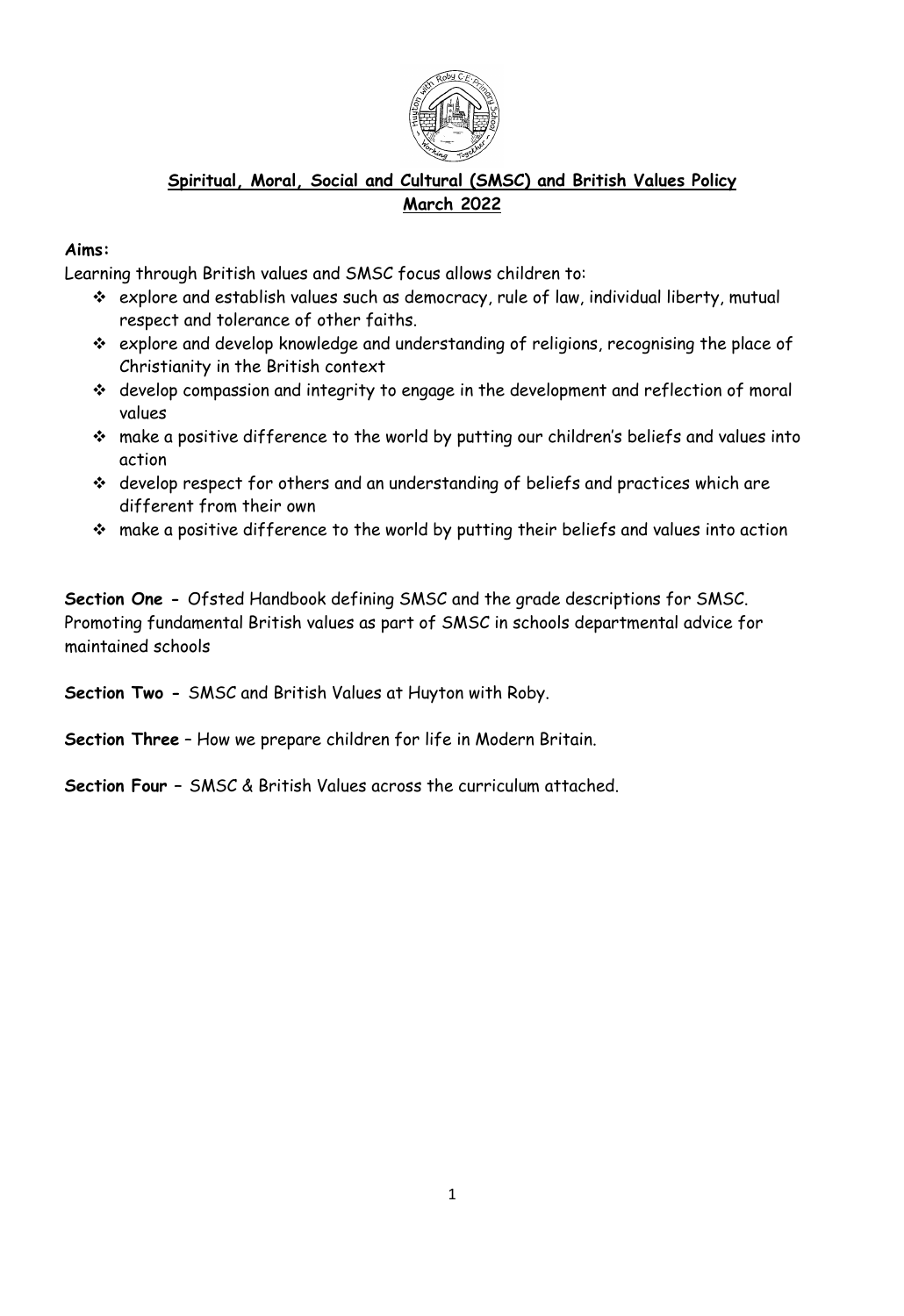**Section One –** The section from the Ofsted Handbook defining SMSC grade descriptions.

| <b>Ofsted Grading</b> | Grade Descriptor                                                                                                                                                                                                                                       |
|-----------------------|--------------------------------------------------------------------------------------------------------------------------------------------------------------------------------------------------------------------------------------------------------|
| Outstanding           | The school's thoughtful and wide-ranging promotion of pupils' spiritual,<br>moral, social and cultural development and their physical well-being<br>enables them to thrive in a supportive, highly cohesive learning<br>community.                     |
| Good                  | Deliberate and effective action is taken to create a cohesive learning<br>community through the promotion of pupils' spiritual, moral, social and<br>cultural development, and their physical well-being. There is a positive<br>climate for learning. |

#### *The spiritual development of pupils is shown by their:*

- ❖ Ability to be reflective about their own beliefs, religious or otherwise, that inform their perspective on life and their interest in and respect for different people's faiths, feelings and values.
- ❖ Sense of enjoyment and fascination in learning about themselves, others and the world around them.
- ❖ Use of imagination and creativity in their learning.
- ❖ Willingness to reflect on their experiences.

#### *The moral development of pupils is shown by their:*

- ❖ Ability to recognise the difference between right and wrong, readily apply this understanding in their own lives and, in so doing, respect the civil and criminal law of England.
- ❖ Understanding of the consequences of their behaviour and actions.
- ❖ Interest in investigating and offering reasoned views about moral and ethical issues, and being able to understand and appreciate the viewpoints of others on these issues.

#### *The social development of pupils is shown by their:*

- ❖ Use of a range of social skills in different contexts, including working and socialising with pupils from different religious, ethnic and socio-economic backgrounds.
- ❖ Willingness to participate in a variety of communities and social settings, including by volunteering, cooperating well with others and being able to resolve conflicts effectively.
- ❖ Acceptance and engagement with the fundamental British values of democracy, the rule of law, individual liberty and mutual respect and tolerance of those with different faiths and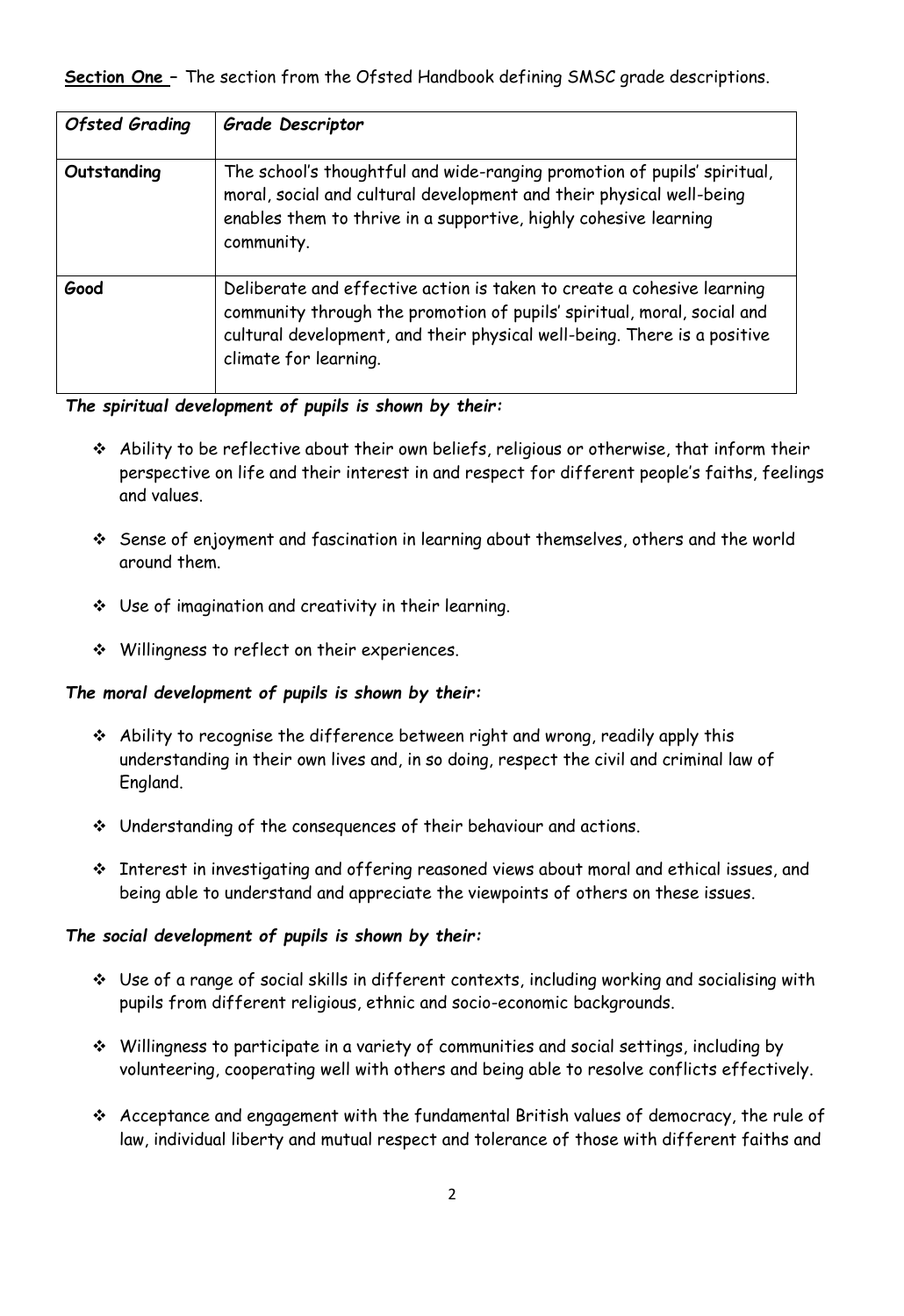beliefs; the pupils develop and demonstrate skills and attitudes that will allow them to participate fully in and contribute positively to life in modern Britain.

# *The cultural development of pupils is shown by their:*

- ❖ Understanding and appreciation of the wide range of cultural influences that have shaped their own heritage and that of others.
- ❖ Understanding and appreciation of the range of different cultures within school and further afield as an essential element of their preparation for life in modern Britain.
- ❖ Knowledge of Britain's democratic parliamentary system and its central role in shaping our history and values, and in continuing to develop Britain.
- ❖ Willingness to participate in and respond positively to artistic, sporting and cultural opportunities.
- ❖ Interest in exploring, improving understanding of and showing respect for different faiths and cultural diversity, and the extent to which they understand, accept, respect and celebrate diversity, as shown by their tolerance and attitudes towards different religious, ethnic and socio-economic groups in the local, national and global communities.

### **Fundamental British values**

Schools should promote the fundamental British values of democracy, the rule of law, individual liberty, and mutual respect and tolerance of those with different faiths and beliefs. This can help schools to demonstrate how they are meeting the requirements of section 78 of the Education Act 2002, in their provision of SMSC.

Actively promoting the values means challenging opinions or behaviours in school that are contrary to fundamental British values. Attempts to promote systems that undermine fundamental British values would be completely at odds with schools' duty to provide SMSC. The Teachers' Standards expect teachers to uphold public trust in the profession and maintain high standards of ethics and behaviour, within and outside school. This includes not undermining fundamental British values.

Through their provision of SMSC, schools should:

- ❖ enable students to develop their self-knowledge, self-esteem and self-confidence;
- ❖ enable students to distinguish right from wrong and to respect the civil and criminal law of England;
- ❖ encourage students to accept responsibility for their behaviour, show initiative, and to understand how they can contribute positively to the lives of those living and working in the locality of the school and to society more widely;
- ❖ enable students to acquire a broad general knowledge of and respect for public institutions and services in England;
- ❖ further tolerance and harmony between different cultural traditions by enabling students to acquire an appreciation of and respect for their own and other cultures;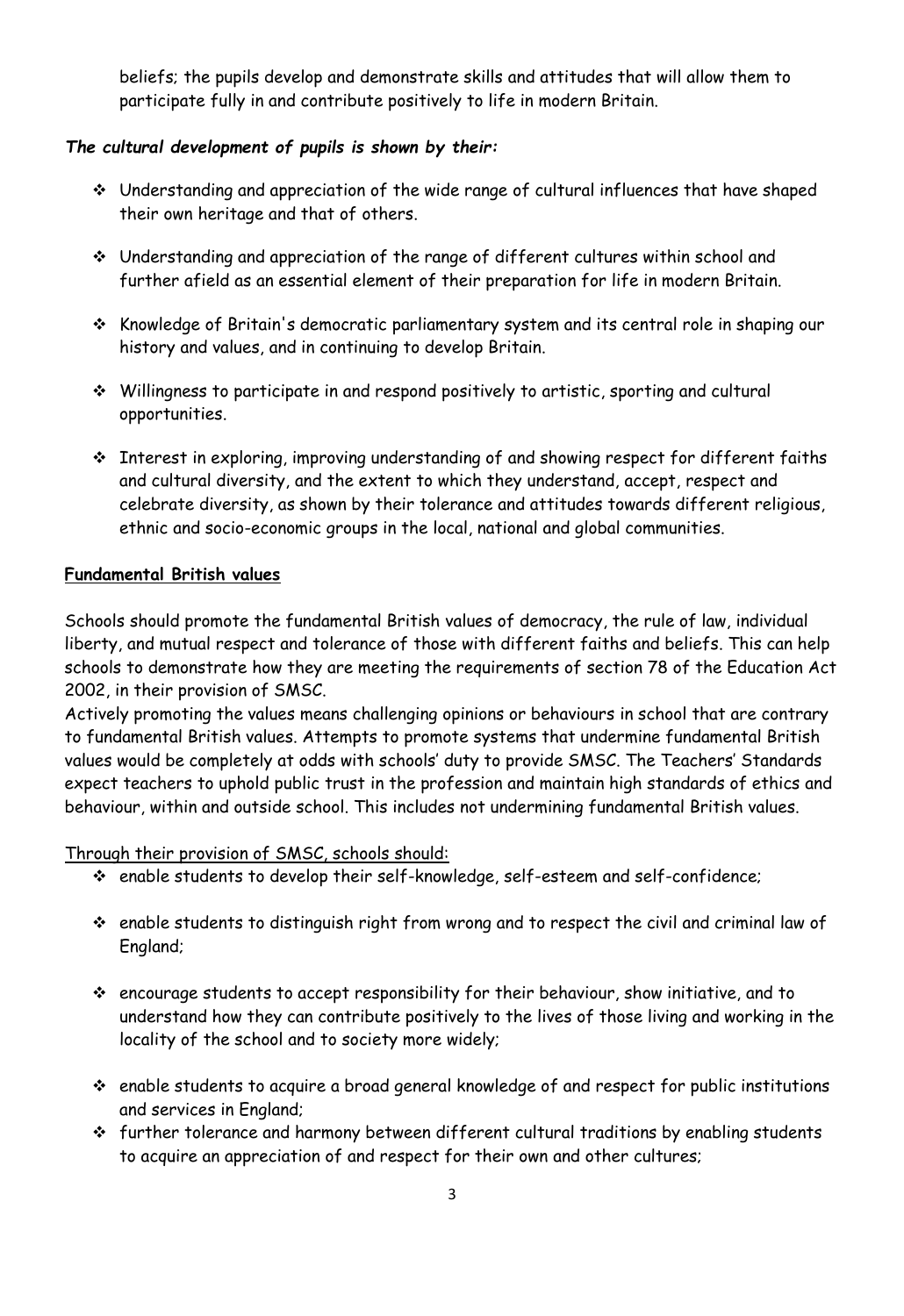- ❖ encourage respect for other people; and
- ❖ encourage respect for democracy and support for participation in the democratic processes, including respect for the basis on which the law is made and applied in England.

The list below describes the understanding and knowledge expected of pupils as a result of schools promoting fundamental British values.

- ❖ an understanding of how citizens can influence decision-making through the democratic process;
- ❖ an appreciation that living under the rule of law protects individual citizens and is essential for their wellbeing and safety; 1 The Prevent strategy 2011: https://www.gov.uk/government/publications/prevent-strategy-2011 5
- ❖ an understanding that there is a separation of power between the executive and the judiciary, and that while some public bodies such as the police and the army can be held to account through Parliament, others such as the courts maintain independence;
- ❖ an understanding that the freedom to choose and hold other faiths and beliefs is protected in law;
- ❖ an acceptance that other people having different faiths or beliefs to oneself (or having none) should be accepted and tolerated, and should not be the cause of prejudicial or discriminatory behaviour; and
- ❖ an understanding of the importance of identifying and combatting discrimination.

It is not necessary for schools or individuals to 'promote' teachings, beliefs or opinions that conflict with their own, but nor is it acceptable for schools to promote discrimination against people or groups on the basis of their belief, opinion or background.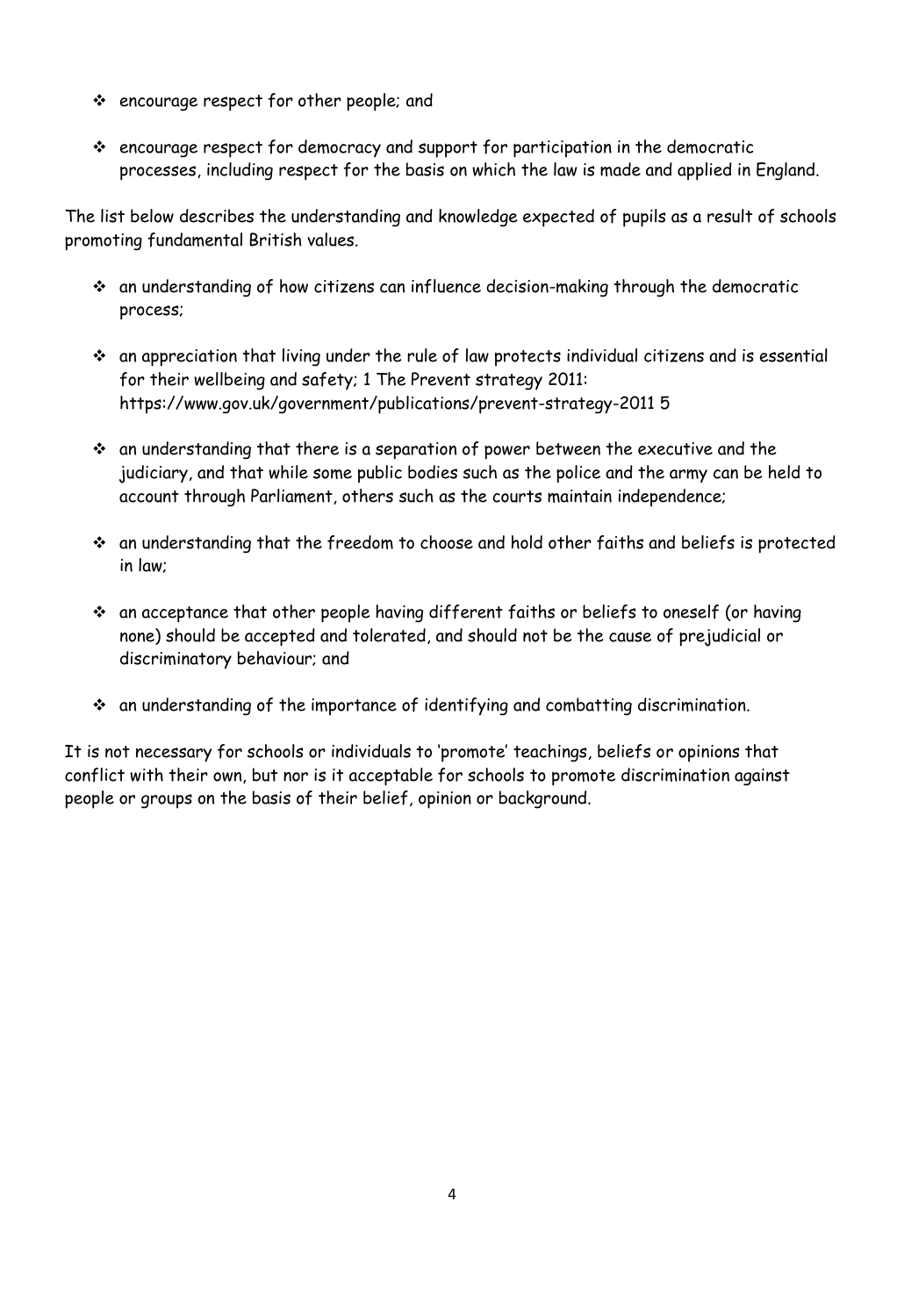| The spiritual development of pupils is shown by their:                                                                                                                                                                                                                                                                                                                                                                                                                                             |                                                                                                                                                                                                                                                                                                                                         |  |  |
|----------------------------------------------------------------------------------------------------------------------------------------------------------------------------------------------------------------------------------------------------------------------------------------------------------------------------------------------------------------------------------------------------------------------------------------------------------------------------------------------------|-----------------------------------------------------------------------------------------------------------------------------------------------------------------------------------------------------------------------------------------------------------------------------------------------------------------------------------------|--|--|
| Ofsted definition:                                                                                                                                                                                                                                                                                                                                                                                                                                                                                 | Huyton with Roby Provision.                                                                                                                                                                                                                                                                                                             |  |  |
| Ability to be reflective about their own<br>$\bullet$<br>beliefs, religious or otherwise, that<br>inform their perspective on life and<br>their interest in and respect for<br>different people's faiths, feelings and<br>values.<br>Sense of enjoyment and fascination in<br>$\bullet$<br>learning about themselves, others and<br>the world around them.<br>Use of imagination and creativity in<br>$\bullet$<br>their learning.<br>Willingness to reflect on their<br>$\bullet$<br>experiences. | $\bullet$ RE curriculum<br>• School Values<br>Christian Values work<br>Prayer Quad<br>Collective Worship<br>Awards assemblies<br>Church Services<br>Worship Focal Area<br>Class photograph books<br>Cathedral Visits and Church Visits<br>Crosses from around the world work<br>and displays.<br>Geography curriculum<br>Art curriculum |  |  |

| The moral development of pupils is shown by their:                                                                                                                                                                                                                                                                                                                                                                                                                                                      |                                                                                                                                                                                                                                                |  |  |  |
|---------------------------------------------------------------------------------------------------------------------------------------------------------------------------------------------------------------------------------------------------------------------------------------------------------------------------------------------------------------------------------------------------------------------------------------------------------------------------------------------------------|------------------------------------------------------------------------------------------------------------------------------------------------------------------------------------------------------------------------------------------------|--|--|--|
| Ofsted definition:                                                                                                                                                                                                                                                                                                                                                                                                                                                                                      | Huyton with Roby Provision.                                                                                                                                                                                                                    |  |  |  |
| Ability to recognise the difference<br>$\bullet$<br>between right and wrong, readily apply<br>this understanding in their own lives<br>and, in so doing, respect the civil and<br>criminal law of England.<br>Understanding of the consequences of<br>$\bullet$<br>their behaviour and actions.<br>Interest in investigating and offering<br>$\bullet$<br>reasoned views about moral and ethical<br>issues, and being able to understand and<br>appreciate the viewpoints of others on<br>these issues. | <b>PSHE Curriculum</b><br><b>RE Curriculum</b><br>Debating sessions<br>Anti Bullying Week<br><b>Black History Month</b><br>Incident management approach<br>Class rules<br>School values<br>Class photograph books<br>$\bullet$<br>Picture news |  |  |  |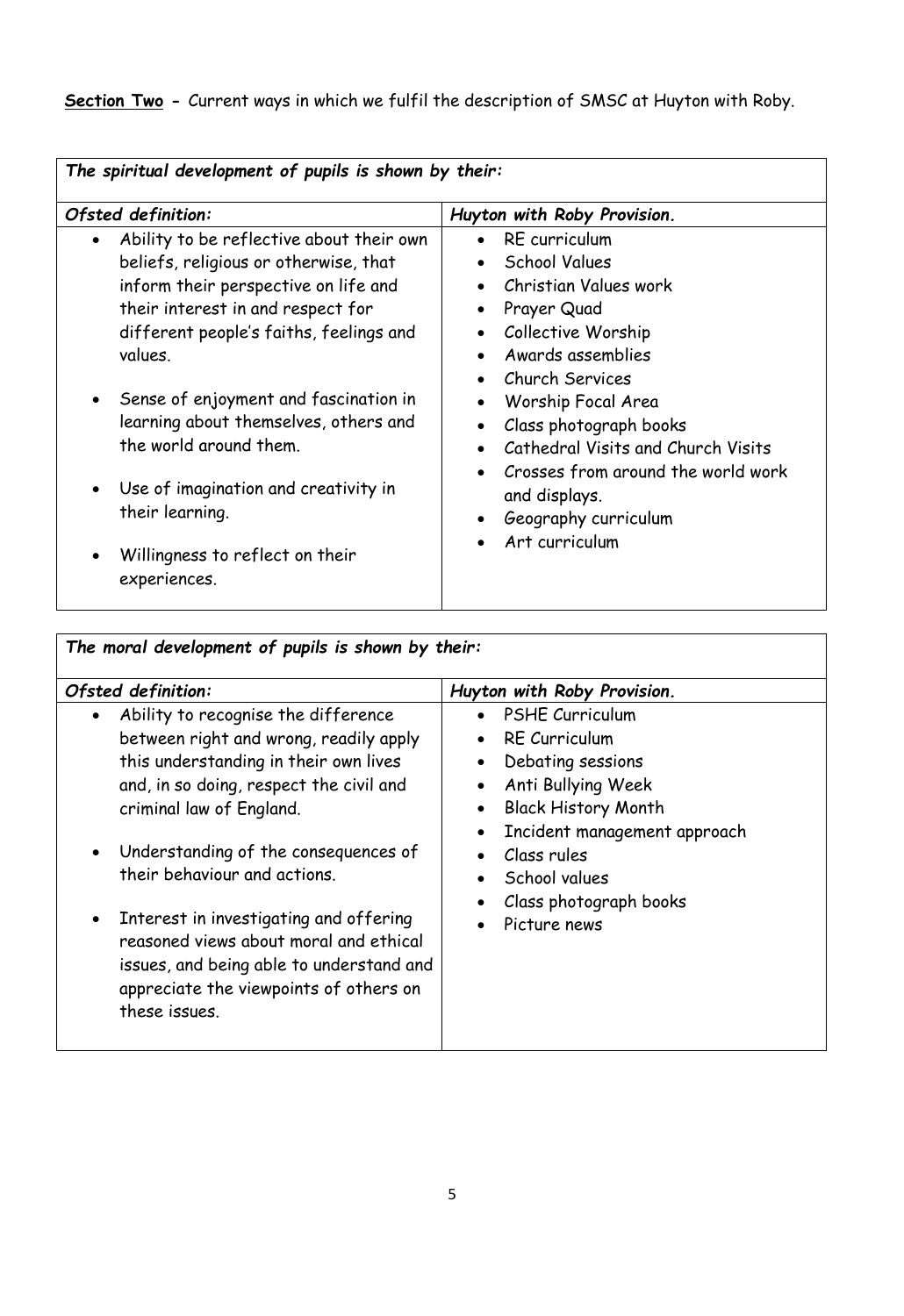| The social development of pupils is shown by their:                                                                                                                                                                                                                                                                                                                                                                                                                                                                                                                                                                                                                                                                                                                                      |                                                                                                                                                                                                                                                                                                                                                                                                                                                                         |  |  |  |
|------------------------------------------------------------------------------------------------------------------------------------------------------------------------------------------------------------------------------------------------------------------------------------------------------------------------------------------------------------------------------------------------------------------------------------------------------------------------------------------------------------------------------------------------------------------------------------------------------------------------------------------------------------------------------------------------------------------------------------------------------------------------------------------|-------------------------------------------------------------------------------------------------------------------------------------------------------------------------------------------------------------------------------------------------------------------------------------------------------------------------------------------------------------------------------------------------------------------------------------------------------------------------|--|--|--|
| Ofsted definition:                                                                                                                                                                                                                                                                                                                                                                                                                                                                                                                                                                                                                                                                                                                                                                       | Huyton with Roby Provision.                                                                                                                                                                                                                                                                                                                                                                                                                                             |  |  |  |
| Use of a range of social skills in<br>$\bullet$<br>different contexts, including working<br>and socialising with pupils from<br>different religious, ethnic and socio-<br>economic backgrounds.<br>Willingness to participate in a variety<br>of communities and social settings,<br>including by volunteering, cooperating<br>well with others and being able to<br>resolve conflicts effectively.<br>Acceptance and engagement with the<br>fundamental British values of<br>democracy, the rule of law, individual<br>liberty and mutual respect and<br>tolerance of those with different<br>faiths and beliefs; the pupils develop<br>and demonstrate skills and attitudes<br>that will allow them to participate fully<br>in and contribute positively to life in<br>modern Britain. | Group/partner/ collaboration work<br>Friendship Groups<br>Classroom jobs<br>Prefect duties<br><b>RE Curriculum</b><br><b>PSHE Curriculum</b><br>$\bullet$<br>Jobs around school<br>$\bullet$<br>Playtime games and 'Chill Out Zone'<br>Choir performance in the community<br>Class photographs books<br>Peer marking and positive feedback<br>$\bullet$<br>work.<br>Picture news (class based worship<br>focus).<br>Black history month<br><b>Black History display</b> |  |  |  |

| The cultural development of pupils is shown by their:                                                                                                                                   |                                                                                                                                                                                                                      |  |
|-----------------------------------------------------------------------------------------------------------------------------------------------------------------------------------------|----------------------------------------------------------------------------------------------------------------------------------------------------------------------------------------------------------------------|--|
| Ofsted definition:                                                                                                                                                                      | Huyton with Roby Provision.                                                                                                                                                                                          |  |
| Understanding and appreciation of the<br>wide range of cultural influences that<br>have shaped their own heritage and<br>that of others.                                                | Agnes links<br>$\bullet$<br>History curriculum<br>$\bullet$<br><b>RE</b> curriculum<br>$\bullet$<br><b>PSHE</b> curriculum<br>$\bullet$                                                                              |  |
| Understanding and appreciation of the<br>range of different cultures within<br>school and further afield as an essential<br>element of their preparation for life in<br>modern Britain. | Not Outsiders programme<br>Philharmonic visits<br>$\bullet$<br>Visits to care settings for the older<br>$\bullet$<br>generation to talk to them and share<br>Christmas songs.<br>Class photograph books<br>$\bullet$ |  |
| Knowledge of Britain's democratic<br>parliamentary system and its central<br>role in shaping our history and values,<br>and in continuing to develop Britain.                           | Current news topics response work.<br>War Museum Visit - Y6<br>Tour of Britain work.<br>Links with a Spanish school football<br>$\bullet$<br>team who visit.                                                         |  |
| Willingness to participate in and                                                                                                                                                       | EYFS - celebrations of world religions<br>$\bullet$<br>festivals.                                                                                                                                                    |  |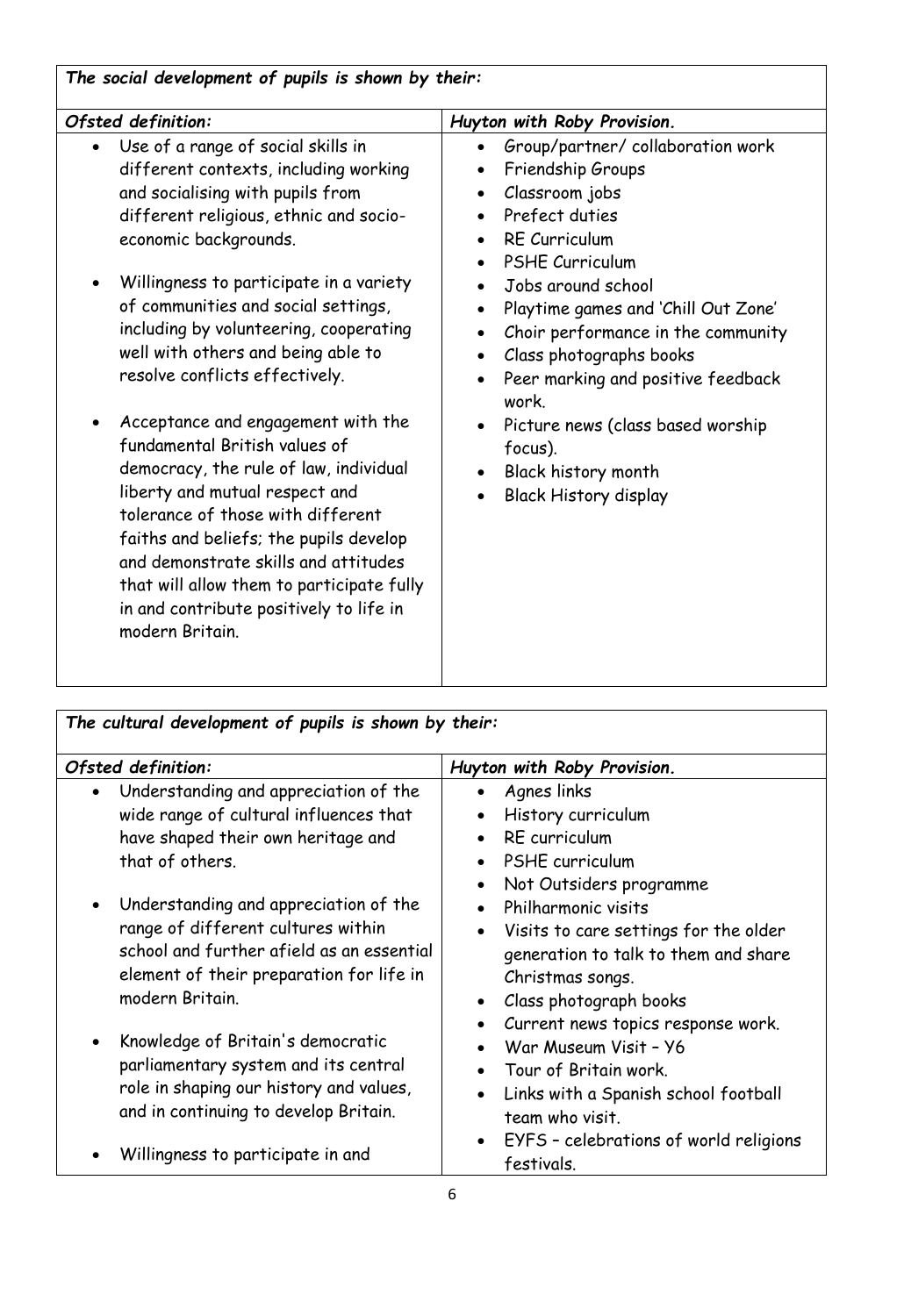| respond positively to artistic, sporting<br>and cultural opportunities.                                                                                                                                                                                                                                                                                                                 | Picture news<br>Range of fundraising events.<br>$\bullet$ |
|-----------------------------------------------------------------------------------------------------------------------------------------------------------------------------------------------------------------------------------------------------------------------------------------------------------------------------------------------------------------------------------------|-----------------------------------------------------------|
| Interest in exploring, improving<br>understanding of and showing respect<br>for different faiths and cultural<br>diversity, and the extent to which they<br>understand, accept, respect and<br>celebrate diversity, as shown by their<br>tolerance and attitudes towards<br>different religious, ethnic and socio-<br>economic groups in the local, national<br>and global communities. |                                                           |

### *The core 'British Values' that underpin our society: Democracy*

Article 15 "Children have the right to meet together and to join groups and organisations, as long as this does not stop other people from enjoying their rights."

The voice of the children is regularly heard in pupil interviews, questionnaires and discussions in class and assembly. Children, parents and staff have many opportunities for their voices to be heard at our school; evaluations support staff and management in their reflection of learning and teaching. In addition, children complete annual questionnaires where they are able to put forward their views about the school. Democracy is central to how we operate.

Our School Council meets regularly to discuss a variety of issues. There are a range of committees which make up the School Council; Worship and Ethos, Play Leaders, Well-being Warriors and Eco Warriors. Candidates in KS2 give a speech to their peers outlining why they should be elected onto the council. The school council are instrumental in school improvement, deciding upon and voting for a charity to support and in organising charity activities to raise money.

Pupils are always listened to by adults and are taught to listen to each other with care and concern, respecting the right of every individual to have their opinion and voice heard. Children are encouraged to take ownership of our school, and their own learning through their behaviour and conduct. In Year 6 our Head Boy and Girl take a leading role during assemblies, Presentation evenings, Open Evening and community events. Prefects are encouraged to lead behaviour and support play. Sharing leadership, decision making and listening to each other heightens their personal and social responsibility.

# *The Rule of Law*

Article 28 Children have a right to an education. Discipline in schools should respect children's human dignity."

The importance of Laws, whether they be those that govern the class, the school, or the country, are consistently reinforced throughout regular school days, as well as when dealing with behaviour and through school assemblies. Pupils are taught the value and reasons behind laws, that they govern and protect us, the responsibilities that this involves and the consequences when laws are broken. Visits from authorities such as the Police and Fire Service help reinforce this message. Children also take part in bikeability training which teaches road safety and law. We regularly invite the NSPCC to school to discuss the Rights of Children and to raise awareness of help available. Our curriculum offers rich opportunities for children to study the rule of Law from Year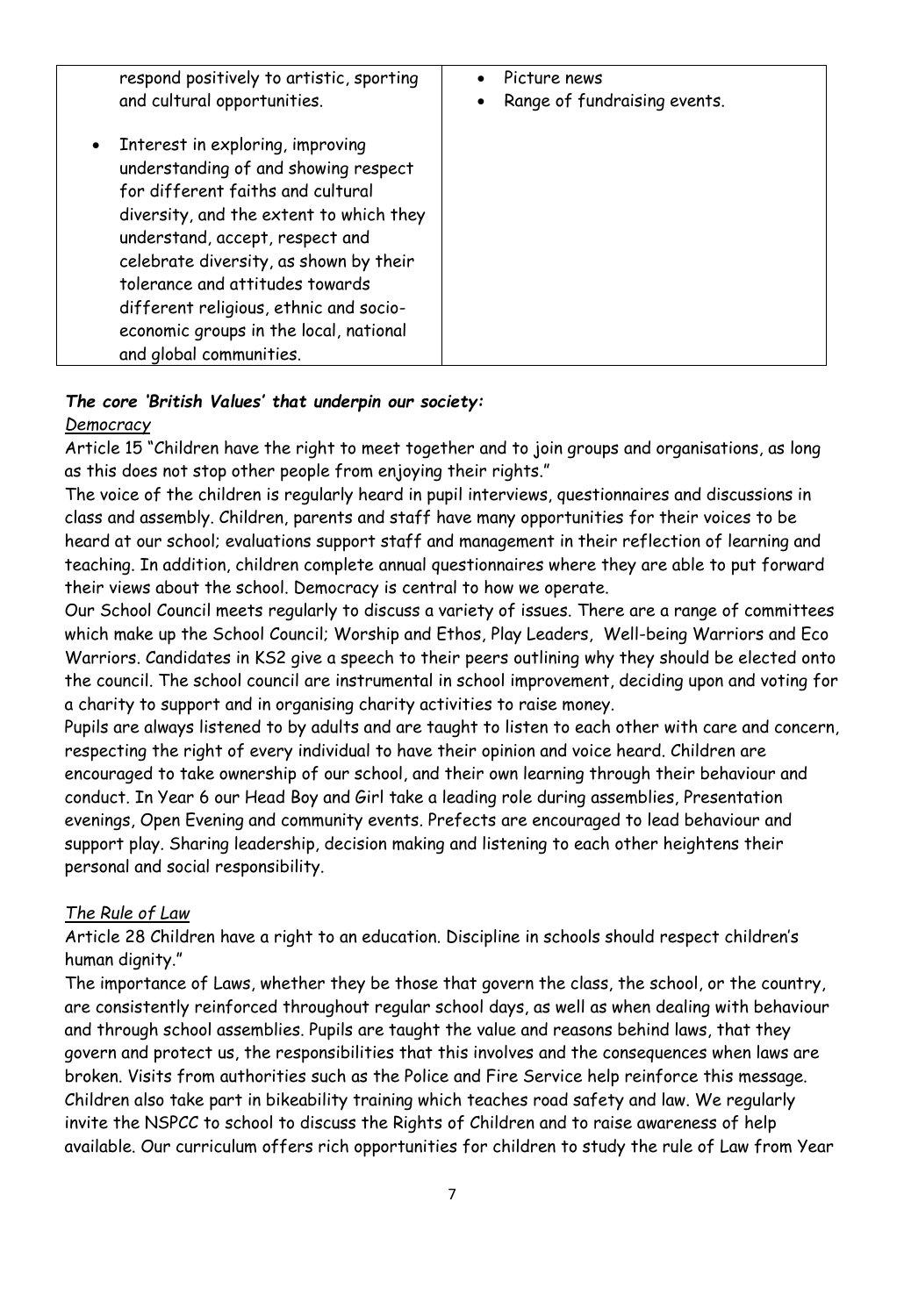1 to Year 6. Children understand that early people needed laws to protect themselves, their children and their land.

### *Individual Liberty*

Article 12 " Children have the right to say what they think should happen when adults are making decisions that affect them, and have their opinions taken into account."

As a school we educate and provide boundaries for young pupils to make informed choices through a safe environment and an empowering education. Pupils are encouraged to know, understand and exercise their rights and personal freedoms and advised how to exercise these safely, for example through our Online Safety and PSHE curriculum. Whether it be through choice of learning challenge, of how they record, or participation in our extra-curricular clubs and opportunities, pupils are given the freedom to make choices. Children are encouraged to attend extra-curricular activities but are aware that they have a choice in doing so.

All children have a right to learn and work in an environment that is free from harassment and bullying. Our school will not tolerate bullying in any form. Bullying (including racist, homophobic and cyberbullying) is recognised as a persistent and deliberate desire to hurt, threaten or frighten someone. It is our policy to deter all actions of bullying and to promote an ethos where high standards of personal behaviour are encouraged and every member of the school behave in a considerate way and respect the feelings and rights of others. We recognise our responsibilities to respond promptly and effectively to issues of bullying. Extremist opinions should be reported to SMT immediately.

Pupils are encouraged to know, understand and exercise their personal freedom and taught to exercise these. All adults in the school have been trained with safeguarding procedures to ensure our children are safe.

Our annual support of the British Legion Poppy Appeal, teaches the children that sacrifices have been made in the past for our liberty as a nation.

#### *Tolerance of those of Different Faiths and Beliefs*

Article 14 "Children have the right to think and believe what they want and to practise their religion, as long as they are not stopping other people from enjoying their rights. Parents should guide their children on these matters."

Huyton with Roby is not a culturally diverse community; therefore we place a great emphasis on promoting diversity with the children. Worship times are regularly planned to address this issue either directly or through the inclusion of stories and celebrations from a variety of faiths and cultures. Our RE teaching reinforces this. Members of different faiths or religions are encouraged to share their knowledge to enhance learning within classes and the school. Children visit places of worship that are important to different faiths. At Huyton with Roby we will actively challenge pupils, staff or parents expressing opinions contrary to fundamental British Values, including 'extremist' views. Through the 'No Outsiders Programme-Everyone Different, Everyone Welcome' we learn about respecting differences and how living in a diverse world enriches our lives.

#### *Mutual Respect*

Article 30 "Children have a right to learn the language and customs of their families whether these are shared by the majority of people in the country or not."

Children learn that their behaviours have an effect on their own rights and those of others. All members of the school community are encouraged to treat one another with respect. Our school ethos and behaviour policy encompasses Core Values such as 'Respect', and pupils have been part of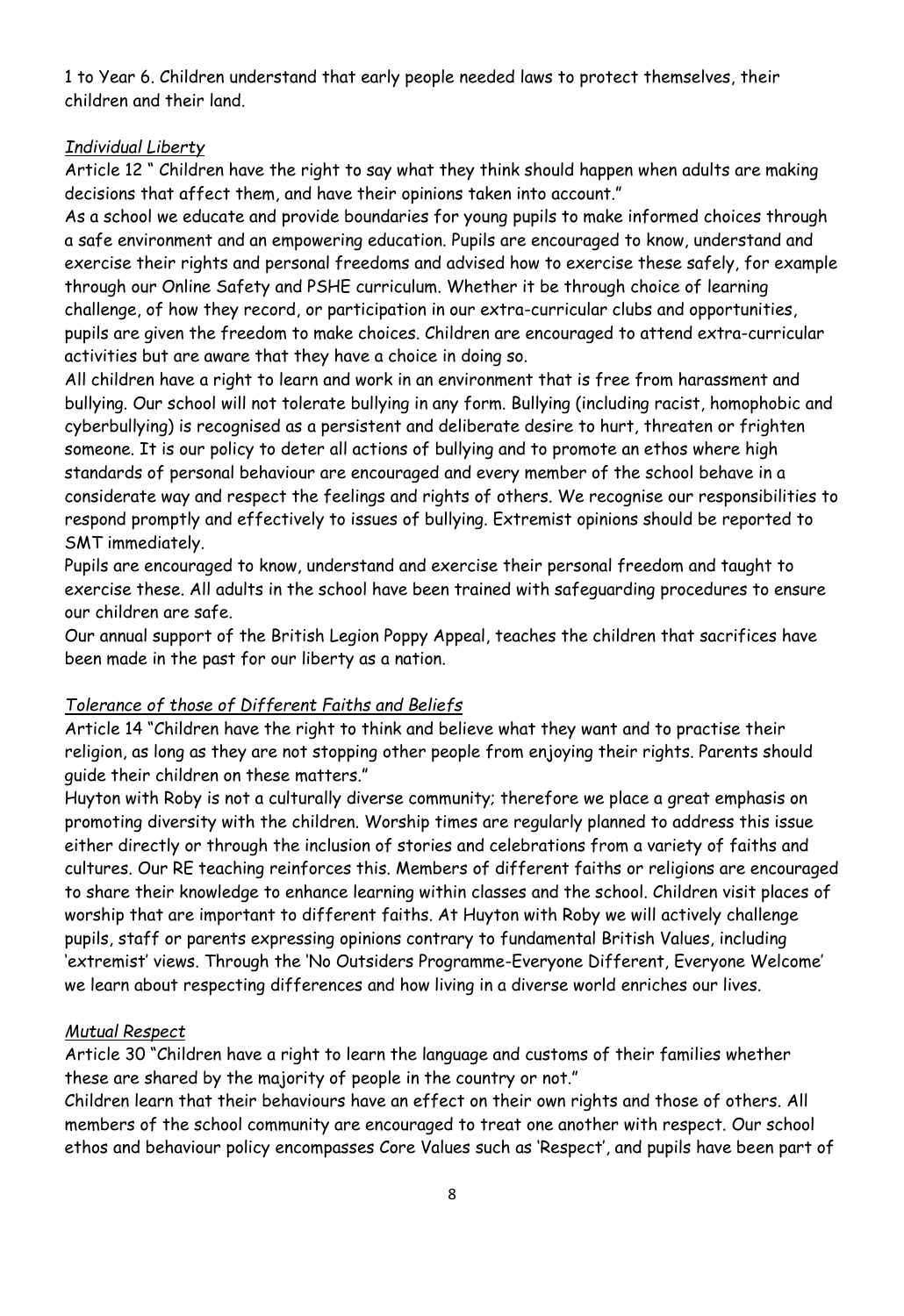discussions and worship times related to what this means and how it is demonstrated. This is reiterated through our classroom and learning rules, as well as our behaviour policy.

Our pupils know and understand that it is expected that respect is shown to everyone irrespective of whatever differences individuals may have. We recognise that alternative cultures and religious faiths of some of our children add to the experiences of all. They are embraced and it is recognised that modern Britain benefits from a mix of races and creeds and it is the same for our school. It is important to respect all faiths and ensure that no one is marginalised or falls prey to any form of prejudice. This is done in a variety of ways:

- Religious Education lessons develop an understanding and awareness of other cultures and the significance of customs and practices.
- English, Geography and Art lessons help to share and compare stories and viewpoints from other parts of the world.
- Themed weeks allow our school to celebrate and enjoy learning about other cultures that make up modern Britain.
- Worship features both fiction and non-fiction stories from other beliefs and the chance to listen to music from other parts of the world.
- Music lessons encourage the children to play and appreciate music from a range of different cultures.

# **Section Three** – How we prepare children for life in Modern Britain.

Through a broad and balanced curriculum which encourages children to develop tolerant attitudes towards other faiths and cultures:

RE curriculum

PSHE / Circle time activities

No Outsiders lessons

Assemblies, Collective Worship and Class Based Worship focus on a range of themes: Some examples are listed below:

- Importance of hard work and ambition to do well.
- Choices we can make at the start of a term or school year to make the year better than before.
- Behaviour focus and positive role models.
- Values
- Keeping safe and making others feel safe and valued.
- Differences
- Respect
- Treat other people as you wish to be treated
- Aspects of the church's year.
- **Celebration**
- Picture news